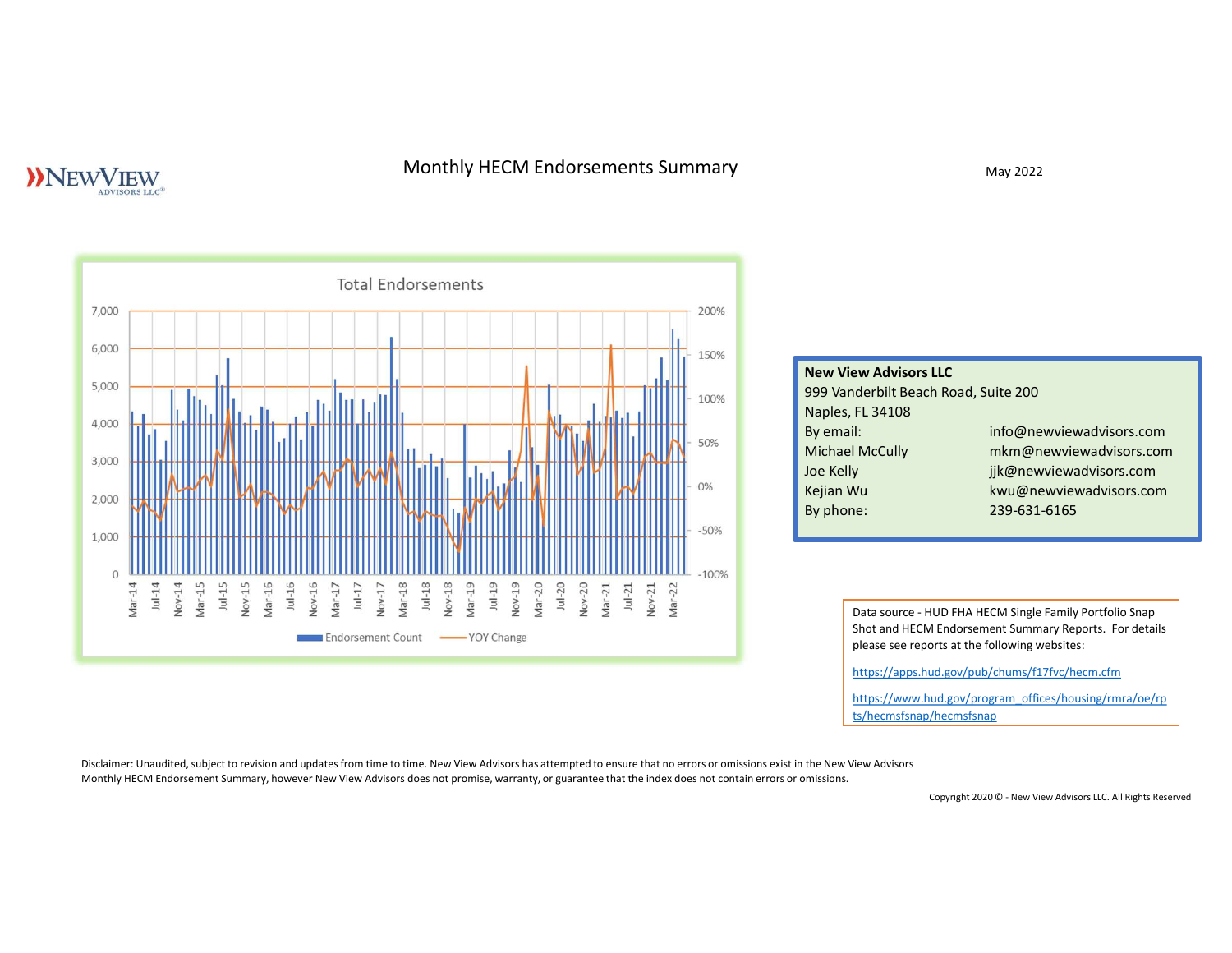# Monthly HECM Endorsements Summary May 2022

# **NNEWVIEW**

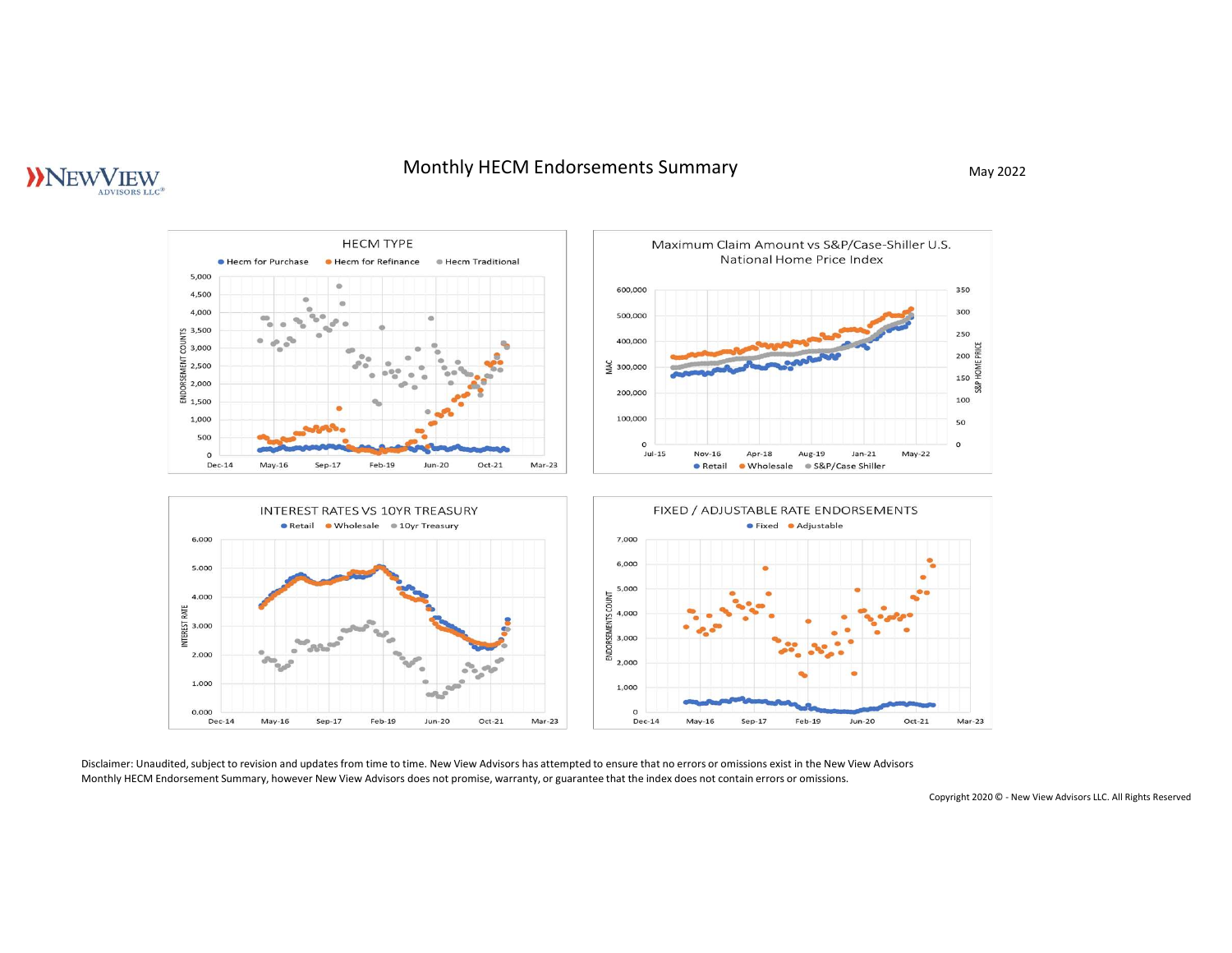# Monthly HECM Endorsements Summary May 2022 May 2022

|                                                                                                                                                                                                                                                                                                                                                                                                                                                                                                                                                                                                                                                                                                                                                                                                                                                                                                                                                                                                                                                                                                                                                                                     |                                                                                                                                                                                                                                                                                                                                                                                                                                                                                                                                                                                          |                                                                                                                                                                                                                                                                                                                                                                                                                                                                                                                                                      |                                                                                                                                                                                                                                                                                              |                                                                                                                                                                                                                                                                                                                                        |                                                                                                                                                                                                                                                                                                               |                                                                                                                                                                                                                                                                                                               |                                                                                                                                                                                                                                                                                          |                                                                                                                                                                                                                                                                                                                                                                                                                                                                                                                     | Monthly HECM Endorsements Summary                                                                                                                                                                                                                                                                                                                                                                                                                                                                                                                                                                                                                                                                                                                                                                                                                                               |                                                                                                                                                                                                                                                                                  |                                                                                                                                                                                                                                 |                                                                                                                                                                                                                                                                                                       |                                                                                                                                                                                                                                      |                                                                                                                                                                                                                                                    |                                                                                                                                                                                                                                    | May 2022                                                                                                                                                                                                                          |                                                                                                                                                                                                                                                         |                                                                                                                                                                                                                          |                                                                                                                                                                                                                                                                                                                                                                                                                                                                                                        |                                                                                                                                                                                                                                                                                                                                          |
|-------------------------------------------------------------------------------------------------------------------------------------------------------------------------------------------------------------------------------------------------------------------------------------------------------------------------------------------------------------------------------------------------------------------------------------------------------------------------------------------------------------------------------------------------------------------------------------------------------------------------------------------------------------------------------------------------------------------------------------------------------------------------------------------------------------------------------------------------------------------------------------------------------------------------------------------------------------------------------------------------------------------------------------------------------------------------------------------------------------------------------------------------------------------------------------|------------------------------------------------------------------------------------------------------------------------------------------------------------------------------------------------------------------------------------------------------------------------------------------------------------------------------------------------------------------------------------------------------------------------------------------------------------------------------------------------------------------------------------------------------------------------------------------|------------------------------------------------------------------------------------------------------------------------------------------------------------------------------------------------------------------------------------------------------------------------------------------------------------------------------------------------------------------------------------------------------------------------------------------------------------------------------------------------------------------------------------------------------|----------------------------------------------------------------------------------------------------------------------------------------------------------------------------------------------------------------------------------------------------------------------------------------------|----------------------------------------------------------------------------------------------------------------------------------------------------------------------------------------------------------------------------------------------------------------------------------------------------------------------------------------|---------------------------------------------------------------------------------------------------------------------------------------------------------------------------------------------------------------------------------------------------------------------------------------------------------------|---------------------------------------------------------------------------------------------------------------------------------------------------------------------------------------------------------------------------------------------------------------------------------------------------------------|------------------------------------------------------------------------------------------------------------------------------------------------------------------------------------------------------------------------------------------------------------------------------------------|---------------------------------------------------------------------------------------------------------------------------------------------------------------------------------------------------------------------------------------------------------------------------------------------------------------------------------------------------------------------------------------------------------------------------------------------------------------------------------------------------------------------|---------------------------------------------------------------------------------------------------------------------------------------------------------------------------------------------------------------------------------------------------------------------------------------------------------------------------------------------------------------------------------------------------------------------------------------------------------------------------------------------------------------------------------------------------------------------------------------------------------------------------------------------------------------------------------------------------------------------------------------------------------------------------------------------------------------------------------------------------------------------------------|----------------------------------------------------------------------------------------------------------------------------------------------------------------------------------------------------------------------------------------------------------------------------------|---------------------------------------------------------------------------------------------------------------------------------------------------------------------------------------------------------------------------------|-------------------------------------------------------------------------------------------------------------------------------------------------------------------------------------------------------------------------------------------------------------------------------------------------------|--------------------------------------------------------------------------------------------------------------------------------------------------------------------------------------------------------------------------------------|----------------------------------------------------------------------------------------------------------------------------------------------------------------------------------------------------------------------------------------------------|------------------------------------------------------------------------------------------------------------------------------------------------------------------------------------------------------------------------------------|-----------------------------------------------------------------------------------------------------------------------------------------------------------------------------------------------------------------------------------|---------------------------------------------------------------------------------------------------------------------------------------------------------------------------------------------------------------------------------------------------------|--------------------------------------------------------------------------------------------------------------------------------------------------------------------------------------------------------------------------|--------------------------------------------------------------------------------------------------------------------------------------------------------------------------------------------------------------------------------------------------------------------------------------------------------------------------------------------------------------------------------------------------------------------------------------------------------------------------------------------------------|------------------------------------------------------------------------------------------------------------------------------------------------------------------------------------------------------------------------------------------------------------------------------------------------------------------------------------------|
| <b>&gt;&gt;NEWVIEW</b><br>ADVISORS LLC®                                                                                                                                                                                                                                                                                                                                                                                                                                                                                                                                                                                                                                                                                                                                                                                                                                                                                                                                                                                                                                                                                                                                             |                                                                                                                                                                                                                                                                                                                                                                                                                                                                                                                                                                                          |                                                                                                                                                                                                                                                                                                                                                                                                                                                                                                                                                      |                                                                                                                                                                                                                                                                                              |                                                                                                                                                                                                                                                                                                                                        |                                                                                                                                                                                                                                                                                                               |                                                                                                                                                                                                                                                                                                               |                                                                                                                                                                                                                                                                                          |                                                                                                                                                                                                                                                                                                                                                                                                                                                                                                                     |                                                                                                                                                                                                                                                                                                                                                                                                                                                                                                                                                                                                                                                                                                                                                                                                                                                                                 |                                                                                                                                                                                                                                                                                  |                                                                                                                                                                                                                                 |                                                                                                                                                                                                                                                                                                       |                                                                                                                                                                                                                                      |                                                                                                                                                                                                                                                    |                                                                                                                                                                                                                                    |                                                                                                                                                                                                                                   |                                                                                                                                                                                                                                                         |                                                                                                                                                                                                                          |                                                                                                                                                                                                                                                                                                                                                                                                                                                                                                        |                                                                                                                                                                                                                                                                                                                                          |
| <b>Endorsement By Homeownership Centers and Field Offices</b><br>$Jun-21$<br>$Jul-21$<br><b>HOC: ATLANTA</b><br>728<br><b>ATLANTA</b><br>69<br><b>BIRMINGHAM</b><br>19<br>CARIBBEAN<br>CHICAGO<br>56<br><b>COLUMBIA</b><br>56<br><b>GREENSBORO</b><br>87<br><b>INDIANAPOLIS</b><br>15<br><b>JACKSON</b><br>13<br>49<br><b>JACKSONVILLE</b><br>25<br>KNOXVILLE<br>LOUISVILLE<br>$\overline{7}$<br><b>MEMPHIS</b><br>6<br>MIAMI<br>127<br>NASHVILLE<br>30<br><b>ORLANDO</b><br>60<br>SPRINGFIELD<br>8<br>TAMPA<br>100<br><b>HOC: DENVER</b><br>904<br>ALBUQUERQUE<br>15<br>CASPER<br>6<br><b>DALLAS</b><br>61<br><b>DENVER</b><br>282<br><b>DES MOINES</b><br>$\mathbf{q}$<br>FARGO<br>$\overline{2}$<br>FT. WORTH<br>54<br>HELENA<br>17<br><b>HOUSTON</b><br>65<br><b>KANSAS CITY</b><br>18<br><b>LITTLE ROCK</b><br>11<br>LUBBOCK<br>10<br>MILWAUKEE<br>17<br>MINN. ST. PAUL<br>29<br><b>NEW ORLEANS</b><br>19<br><b>OKLAHOMA CITY</b><br>7<br><b>OMAHA</b><br>6<br><b>SALT LAKE CITY</b><br>185<br>SAN ANTONIO<br>46<br><b>SHREVEPORT</b><br>8<br><b>SIOUX FALLS</b><br>$\overline{\mathbf{3}}$<br><b>ST. LOUIS</b><br>14<br><b>TOPEKA</b><br>$\overline{7}$<br><b>TULSA</b><br>13 | <b>Aug-21</b><br>706<br>566<br>55<br>79<br>29<br>23<br>$\mathbf{0}$<br>$\overline{0}$<br>22<br>32<br>29<br>33<br>95<br>64<br>21<br>23<br>12<br>52<br>47<br>28<br>21<br>11<br>127<br>90<br>43<br>21<br>62<br>81<br>-6<br>$\overline{2}$<br>77<br>60<br>942<br>863<br>15<br>$\mathbf{q}$<br>-8<br>64<br>71<br>264<br>315<br>12<br>63<br>46<br>15<br>15<br>51<br>21<br>14<br>10<br>11<br>11<br>13<br>14<br>27<br>28<br>24<br>18<br>$\overline{a}$<br>10<br>$\overline{4}$<br>195<br>202<br>47<br>61<br>-5<br>$\overline{2}$<br>-8<br>11<br>8<br>5<br>$\overline{4}$<br>11<br>$\overline{4}$ | Oct-21<br>Sep-21<br>720<br>889<br>94<br>110<br>19<br>25<br>$\mathbf{0}$<br>35<br>22<br>85<br>33<br>12<br>8<br>50<br>70<br>21<br>32<br>15<br>16<br>11<br>122<br>138<br>30<br>20<br>73<br>109<br>91<br>118<br>949<br>1151<br>14<br>21<br>5<br>52<br>74<br>324<br>384<br>12<br>$\overline{4}$<br>60<br>75<br>17<br>19<br>17<br>14<br>15<br>14<br>11<br>19<br>22<br>34<br>26<br>11<br>$\overline{7}$<br>15<br>6<br>11<br>9<br>209<br>250<br>51<br>81<br>$\overline{1}$<br>8<br>$\overline{2}$<br>$\overline{\mathbf{3}}$<br>10<br>11<br>6<br>5<br>8<br>6 | <b>Nov-21</b><br>868<br>97<br>19<br>37<br>45<br>97<br>39<br>71<br>36<br>15<br>124<br>30<br>118<br>10<br>111<br>1176<br>24<br>-8<br>88<br>399<br>58<br>26<br>18<br>17<br>10<br>17<br>35<br>17<br>$\overline{7}$<br>8<br>257<br>81<br>$\overline{4}$<br>$\overline{4}$<br>$\overline{4}$<br>12 | <b>Dec-21</b><br>938<br>100<br>25<br>$\overline{0}$<br>33<br>72<br>99<br>48<br>11<br>71<br>31<br>14<br>$\overline{7}$<br>152<br>42<br>110<br>$\overline{7}$<br>116<br>1339<br>23<br>$\overline{4}$<br>78<br>420<br>18<br>82<br>29<br>30<br>15<br>10<br>26<br>40<br>19<br>12<br>16<br>320<br>90<br>$\overline{3}$<br>-8<br>14<br>7<br>8 | Jan-22<br>960<br>101<br>32<br>$\mathbf{0}$<br>39<br>51<br>125<br>46<br>12<br>89<br>53<br>18<br>135<br>26<br>92<br>131<br>1401<br>18<br>$\overline{4}$<br>104<br>386<br>98<br>29<br>67<br>29<br>21<br>16<br>27<br>44<br>15<br>$\overline{7}$<br>9<br>382<br>101<br>1<br>$\overline{4}$<br>18<br>$\overline{q}$ | <b>Feb-22</b><br>864<br>83<br>21<br>$\overline{0}$<br>35<br>47<br>113<br>49<br>60<br>42<br>151<br>43<br>91<br>104<br>1247<br>28<br>$\overline{\mathbf{3}}$<br>75<br>362<br>$\mathbf{0}$<br>87<br>23<br>19<br>12<br>13<br>23<br>45<br>11<br>10<br>17<br>301<br>101<br>$\overline{4}$<br>5<br>9<br>$\mathbf{8}$ | <b>Mar-22</b><br>1189<br>116<br>36<br>53<br>83<br>138<br>55<br>83<br>46<br>22<br>10<br>181<br>50<br>132<br>167<br>1495<br>25<br>13<br>116<br>445<br>99<br>82<br>30<br>13<br>13<br>30 <sup>2</sup><br>39<br>18<br>17<br>16<br>350<br>100<br>$\overline{\mathbf{3}}$<br>6<br>18<br>8<br>14 | May-22<br><b>Apr-22</b><br>1169<br>1116<br>$127\,$<br>122<br>23<br>37<br>49<br>37<br>55<br>84<br>152<br>151<br>46<br>42<br>84<br>88<br>48<br>33<br>13<br>18<br>13<br>208<br>173<br>48<br>42<br>128<br>119<br>$\overline{7}$<br>162<br>153<br>1536<br>1364<br>34<br>- 5<br>103<br>442<br>422<br>$\overline{4}$<br>118<br>89<br>36<br>35<br>78<br>25<br>30 <sup>°</sup><br>16<br>10<br>13<br>30<br>39<br>41<br>34<br>17<br>16<br>- 9<br>12<br>357<br>293<br>148<br>105<br>$\overline{4}$<br>-6<br>14<br>18<br>10<br>8 | <b>Endorsement By Homeownership Centers and Field Offices (Continued)</b><br>HOC: PHILADELPHIA<br>ALBANY<br><b>BALTIMORE</b><br><b>ANGOR</b><br><b>BOSTON</b><br><b>BUFFALO</b><br><b>BURLINGTON</b><br><b>AMDEN</b><br><b>HARLESTON</b><br><b>INCINNATI</b><br>CLEVELAND<br>COLUMBUS<br><b>DETROIT</b><br>LINT<br><b>GRAND RAPIDS</b><br><b>HARTFORD</b><br><b>MANCHESTER</b><br><b>NEW YORK</b><br><b>EWARK</b><br><b>PHILADELPHIA</b><br><b>ITTSBURGH</b><br><b>ROVIDENCE</b><br>RICHMOND<br>WASH. D. C.<br><b>NILMINGTON</b><br><b>HOC: SANTA ANA</b><br>ANCHORAGE<br><b>BOISE</b><br><b>FRESNO</b><br>18<br>HONOLULU<br><b>LAS VEGAS</b><br><b>LOS ANGELES</b><br>PHOENIX<br><b>PORTLAND</b><br>RENO<br>SACRAMENTO<br>SAN DIEGO<br><b>SAN FRANCISCO</b><br>$\overline{\mathbf{3}}$<br><b>SANTA ANA</b><br>$\overline{4}$<br>SEATTLE<br>SPOKANE<br>8<br><b>TUCSON</b><br>11 | $Jun-21$<br>556<br>12<br>33<br>54<br>24<br>$\overline{4}$<br>13<br>15<br>28<br>16<br>11<br>19<br>11<br>73<br>42<br>55<br>17<br>-5<br>50<br>42<br>14<br>1972<br>$\overline{7}$<br>112<br>49<br>11<br>63<br>315<br>270<br>127<br>34<br>125<br>123<br>200<br>268<br>222<br>27<br>19 | $Jul-21$<br>532<br>30<br>$\overline{4}$<br>17<br>14<br>25<br>18<br>16<br>13<br>13<br>70<br>46<br>47<br>15<br>50<br>47<br>2113<br>94<br>62<br>13<br>62<br>344<br>288<br>127<br>27<br>155<br>136<br>208<br>308<br>212<br>37<br>40 | <b>Aug-21</b><br>460<br>11<br>24<br>11<br>38<br>$\overline{4}$<br>28<br>10<br>15<br>23<br>12<br>$\overline{4}$<br>12<br>16<br>$\overline{9}$<br>59<br>31<br>47<br>11<br>6<br>43<br>29<br>10<br>1790<br>113<br>44<br>13<br>58<br>262<br>265<br>104<br>33<br>135<br>124<br>202<br>259<br>157<br>7<br>12 | Sep-21<br>519<br>-5<br>37<br>14<br>48<br>18<br>19<br>18<br>26<br>20<br>19<br>10<br>32<br>47<br>12<br>64<br>28<br>2138<br>112<br>70<br>$\overline{7}$<br>82<br>330<br>309<br>126<br>35<br>180<br>131<br>199<br>308<br>197<br>17<br>33 | Oct-21<br>576<br>$\overline{4}$<br>25<br>15<br>27<br>19<br>$\Omega$<br>20<br>22<br>40<br>52<br>61<br>40<br>2413<br>$\overline{0}$<br>130<br>59<br>11<br>110<br>343<br>390<br>162<br>40<br>195<br>175<br>197<br>327<br>208<br>36<br>30 <sup>°</sup> | <b>Nov-21</b><br>551<br>- 5<br>36<br>45<br>35<br>10<br>18<br>19<br>13<br>15<br>20<br>75<br>36<br>57<br>16<br>63<br>39<br>2358<br>130<br>76<br>- 5<br>100<br>303<br>396<br>150<br>45<br>188<br>138<br>177<br>360<br>221<br>33<br>33 | <b>Dec-21</b><br>530<br>- 5<br>25<br>50<br>31<br>15<br>22<br>19<br>23<br>22<br>14<br>67<br>43<br>58<br>12<br>48<br>35<br>2411<br>153<br>64<br>15<br>114<br>302<br>362<br>166<br>56<br>216<br>131<br>184<br>348<br>225<br>34<br>39 | <b>Jan-22</b><br>723<br>14<br>34<br>16<br>56<br>38<br>13<br>30<br>30<br>37<br>31<br>20<br>21<br>78<br>49<br>71<br>22<br>9<br>78<br>45<br>14<br>2687<br>164<br>58<br>13<br>124<br>331<br>452<br>225<br>61<br>190<br>145<br>204<br>321<br>305<br>54<br>38 | Feb-22<br>541<br>5<br>29<br>10<br>56<br>44<br>27<br>25<br>20<br>22<br>18<br>58<br>29<br>48<br>13<br>55<br>35<br>2501<br>147<br>53<br>13<br>128<br>324<br>412<br>205<br>55<br>168<br>116<br>185<br>355<br>249<br>51<br>39 | <b>Mar-22</b><br><b>Apr-22</b><br>752<br>651<br>14<br><sub>9</sub><br>38<br>26<br>20<br>19<br>59<br>10<br>51<br>34<br>15<br>12<br>28<br>23<br>18<br>29<br>26<br>18<br>34<br>35<br>34<br>26<br>15<br>19<br>84<br>78<br>50<br>58<br>79<br>59<br>13<br>10<br>71<br>60<br>52<br>38<br>12<br>12<br>2909<br>3074<br>150<br>132<br>79<br>17<br>21<br>143<br>132<br>455<br>398<br>510<br>438<br>201<br>216<br>43<br>57<br>211<br>202<br>164<br>166<br>219<br>261<br>499<br>458<br>282<br>255<br>47<br>53<br>50 | May-22<br>638<br>11<br>31<br>19<br>63<br>53<br>$7\overline{ }$<br>3<br>40<br>8<br>9<br>19<br>21<br>26<br>$\overline{2}$<br>35<br>25<br>12<br>77<br>53<br>40<br>16<br>14<br>8<br>66<br>35<br>12<br>2665<br>$\overline{0}$<br>162<br>75<br>51<br>15<br>119<br>381<br>429<br>190<br>61<br>182<br>180<br>194<br>388<br>232<br>40<br>45<br>40 |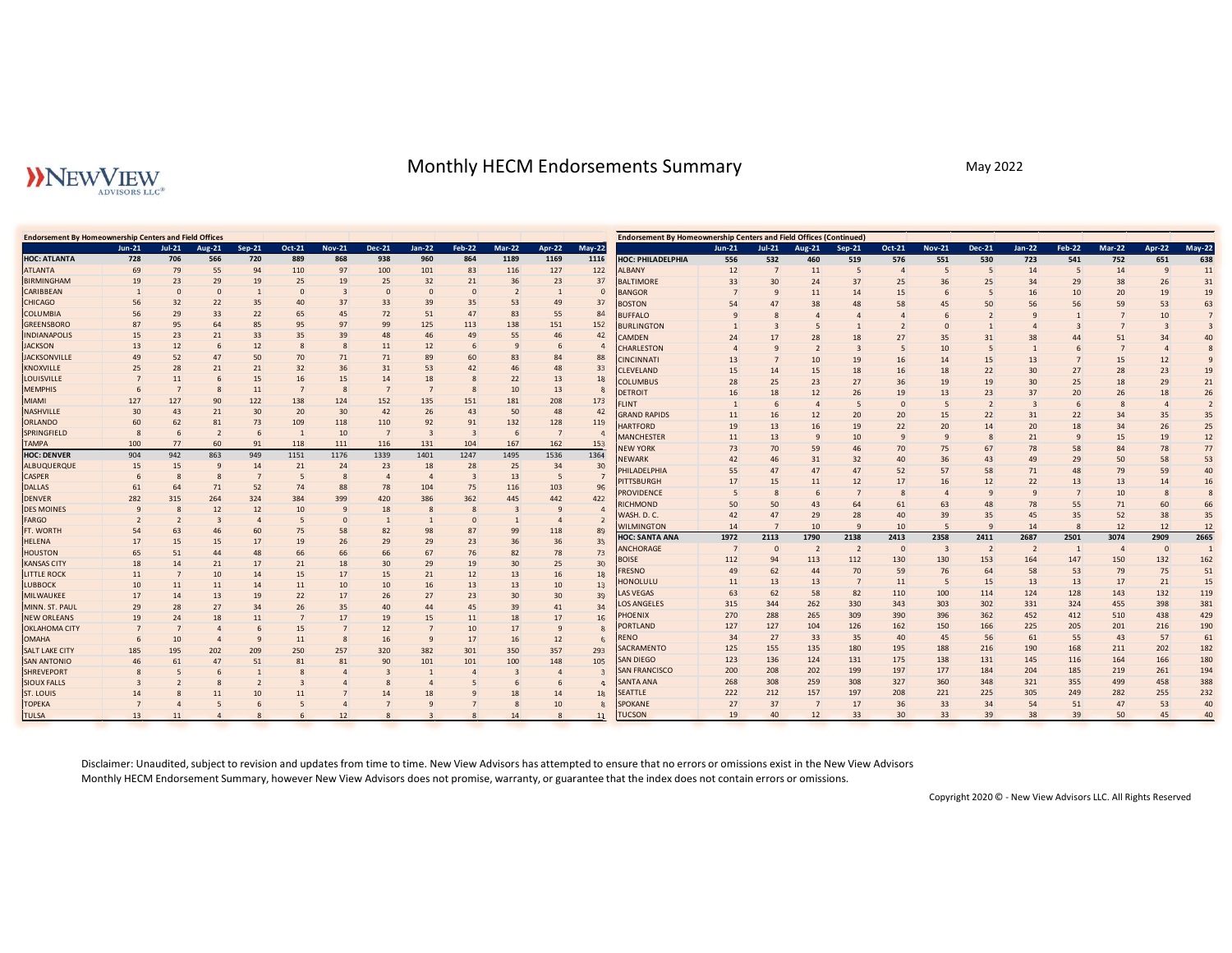# Monthly HECM Endorsements Summary May 2022

|                                                   |               |          |               |        |                      |       | Monthly HECM Endorsements Summary |          |                      |       |       | May 2022            |            |               |
|---------------------------------------------------|---------------|----------|---------------|--------|----------------------|-------|-----------------------------------|----------|----------------------|-------|-------|---------------------|------------|---------------|
| <b>Top 15 Originators</b>                         |               |          |               |        |                      |       |                                   |          |                      |       |       |                     | <b>12M</b> | <b>Market</b> |
|                                                   | <b>Jun-21</b> | $Jul-21$ | <b>Aug-21</b> | Sep-21 | <b>Oct-21 Nov-21</b> |       | <b>Dec-21</b>                     | $Jan-22$ | <b>Feb-22 Mar-22</b> |       |       | Apr-22 May-22 Total |            | $\%$          |
| <b>MARKET TOTAL</b>                               | 4,160         | 4,293    | 3,679         | 4,326  | 5,029                | 4,953 | 5,218                             | 5,771    | 5,153                | 6,510 | 6,265 | 5,783               | 61,140     |               |
| <b>AMERICAN ADVISORS GROUP</b>                    | 1463          | 1547     | 1194          | 1445   | 1566                 | 1532  | 1530                              | 1605     | 1495                 | 1944  | 1758  | 1567                | 18,646     | 30.5%         |
| <b>FINANCE OF AMERICA REVERSE LLC</b>             | 420           | 333      | 302           | 340    | 453                  | 414   | 672                               | 531      | 407                  | 649   | 702   | 775                 | 5,998      | 9.8%          |
| <b>REVERSE MORTGAGE FUNDING LLC</b>               | 359           | 582      | 427           | 399    | 476                  | 485   | 387                               | 480      | 475                  | 531   | 484   | 578                 | 5,663      | 9.3%          |
| MUTUAL OF OMAHA MORTGAGE, INC.                    | 332           | 217      | 316           | 361    | 391                  | 351   | 483                               | 465      | 440                  | 540   | 470   | 513                 | 4,879      | 8.0%          |
| PHH MORTGAGE CORPORATION                          | 278           | 302      | 143           | 303    | 615                  | 454   | 366                               | 434      | 387                  | 503   | 496   | 358                 | 4,639      | 7.6%          |
| LONGBRIDGE FINANCIAL LLC                          | 163           | 117      | 157           | 265    | 291                  | 364   | 372                               | 550      | 424                  | 404   | 378   | 313                 | 3,798      | 6.2%          |
| <b>OPEN MORTGAGE LLC</b>                          | 163           | 205      | 154           | 174    | 169                  | 222   | 191                               | 208      | 201                  | 214   | 241   | 182                 | 2,324      | 3.8%          |
| <b>FAIRWAY INDEPENDENT MORTGAGE C</b>             | 117           | 102      | 118           | 79     | 108                  | 166   | 214                               | 230      | 191                  | 265   | 305   | 271                 | 2,166      | 3.5%          |
| HIGH TECH LENDING INC                             | 95            | 82       | 73            | 125    | 122                  | 98    | 79                                | 95       | 115                  | 113   | 121   | 87                  | 1,205      | 2.0%          |
| <b>ADVISORS MORTGAGE GROUP LLC</b>                | 57            | 60       | 45            | 69     | 58                   | 75    | 59                                | 55       | 100                  | 123   | 84    | 75                  | 860        | 1.4%          |
| CHERRY CREEK MORTGAGE, LLC                        | 40            | 15       | 92            | 64     | 30 <sup>°</sup>      | 14    | 76                                | 134      | 52                   | 98    | 113   | 71                  | 799        | 1.3%          |
| MID AMERICA MORTGAGE INC.                         | 27            | 51       | 60            | 55     | 43                   | 58    | 64                                | 72       | 67                   | 76    | 62    | 78                  | 713        | 1.2%          |
| TRADITIONAL MORTGAGE ACCEPTANC                    | 3             | 141      | 88            | 111    | 44                   | 18    | 11                                | 14       | 46                   | 126   | 44    | 7                   | 653        | 1.1%          |
|                                                   | 82            | 46       | 29            | 55     | 45                   | 45    | 43                                | 44       | 45                   | 74    | 58    | 55                  | 621        | 1.0%          |
| MONEY HOUSE INC<br>PREMIUM SECURITY INC. D/B/A HO |               |          |               |        |                      |       |                                   |          |                      |       |       |                     |            |               |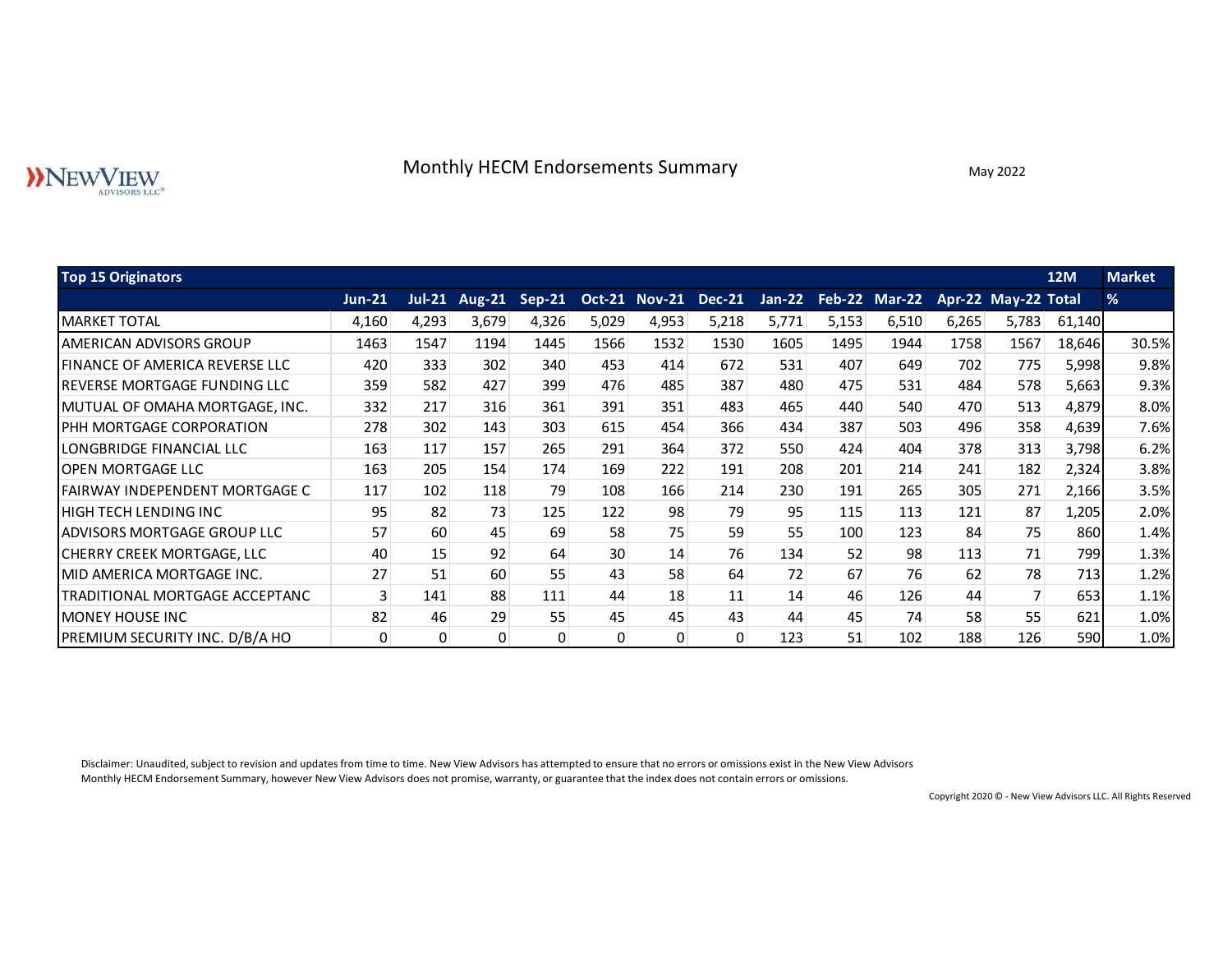# Monthly HECM Endorsements Summary May 2022<br>May 2022<br>May 2022

| NEWVIEW<br>ADVISORS LLC <sup>®</sup>                                            |                                     |     |     | Monthly HECM Endorsements Summary |                                                                                  |                 |     |     |     | May 2022 |                 |                |       |
|---------------------------------------------------------------------------------|-------------------------------------|-----|-----|-----------------------------------|----------------------------------------------------------------------------------|-----------------|-----|-----|-----|----------|-----------------|----------------|-------|
| Most Active Wholesale Originators (Originated Loans Sponsored by Another Party) |                                     |     |     |                                   |                                                                                  |                 |     |     |     |          |                 |                |       |
|                                                                                 | 5/1/2021 6/1/2021 7/1/2021 8/1/2021 |     |     |                                   | 9/1/2021 10/1/2021 11/1/2021 12/1/2021 1/1/2022 2/1/2022 3/1/2022 4/1/2022 Total |                 |     |     |     |          |                 |                |       |
| FAIRWAY INDEPENDENT MORTGAGE CORPORATION                                        | 121                                 | 117 | 102 | 118                               | 79                                                                               | 108             | 165 | 212 | 228 | 188      | 257             | 253            | 1,948 |
| SOUTH RIVER MORTGAGE, LLC                                                       | 126                                 | 123 | 157 | 98                                | 108                                                                              | 127             | 174 | 176 | 165 | 143      | 180             | 185            | 1,762 |
| ENNKAR, INC.                                                                    | 72                                  | 55  | 61  | 53                                | 73                                                                               | 133             | 113 | 93  | 121 | 70       | 103             | 125            | 1,072 |
| FINANCE OF AMERICA MORTGAGE LLC                                                 | 59                                  | 54  | 41  | 31                                | 56                                                                               | 52              | 38  | 111 | 91  | 60       | 87              | 91             | 771   |
| ALL REVERSE MORTGAGE, INC.                                                      | 34                                  | 31  | 28  | 21                                | 29                                                                               | 35              | 53  | 58  | 76  | 66       | 53              | 39             | 523   |
| HERITAGE HOME LOANS LLC                                                         | 20                                  | 12  | 10  | 16                                | 19                                                                               | 27              | 43  | 32  | 58  | 43       | 39              | 41             | 360   |
| AMERICAN PACIFIC MORTGAGE                                                       | 18                                  | 19  | 21  | 11                                | 17                                                                               | 24              | 29  | 25  | 35  | 29       | 33              | 36             | 297   |
| REVERSE FREEDOM, LLC                                                            | 14                                  | 18  | 28  | 25                                | 22                                                                               | 30 <sup>°</sup> | 20  | 22  | 26  | 24       | 30 <sup>°</sup> | 35             | 294   |
| ADVISORS MORTGAGE GROUP LLC                                                     | 33                                  | 34  | 31  | 12                                | 27                                                                               | 25              | 23  | 15  | 16  | 19       | 26              | 32             | 293   |
| INTEGRITY 1ST MORTGAGE, INC.                                                    | 28                                  | 18  | 31  | 13                                | 16                                                                               | 22              | 27  | 28  | 21  | 17       | 26              | 21             | 268   |
| PRIMARY RESIDENTIAL MORTGAGE, INC.                                              | 31                                  | 22  | 30  | 17                                | 22                                                                               | 31              | 22  | 18  | 12  | 12       | 10              | $\overline{2}$ | 229   |
| <b>MAGNOLIA BANK</b>                                                            | 23                                  | 15  | 17  | 19                                | 13                                                                               | 21              | 20  | 18  | 20  | 20       | 19              | 14             | 219   |
| SENIOR LENDING CORPORATION                                                      | 19                                  | 28  | 10  | 17                                | 12                                                                               | 15              | 17  | 27  | 15  | 6        | 18              | 33             | 217   |
| AMERICAN FINANCIAL MORTGAGE SERVICES, IN                                        | 20                                  | 26  | 13  | 10 <sup>°</sup>                   | 18                                                                               | 12              | 15  | 15  | 19  | 16       | 36              | 14             | 214   |
| FIRST AMERICAN HOME LOANS, INC                                                  | 18                                  | 13  | 15  | 13                                | 16                                                                               | 16              | 28  | 27  | 13  | 18       | 19              | 12             | 208   |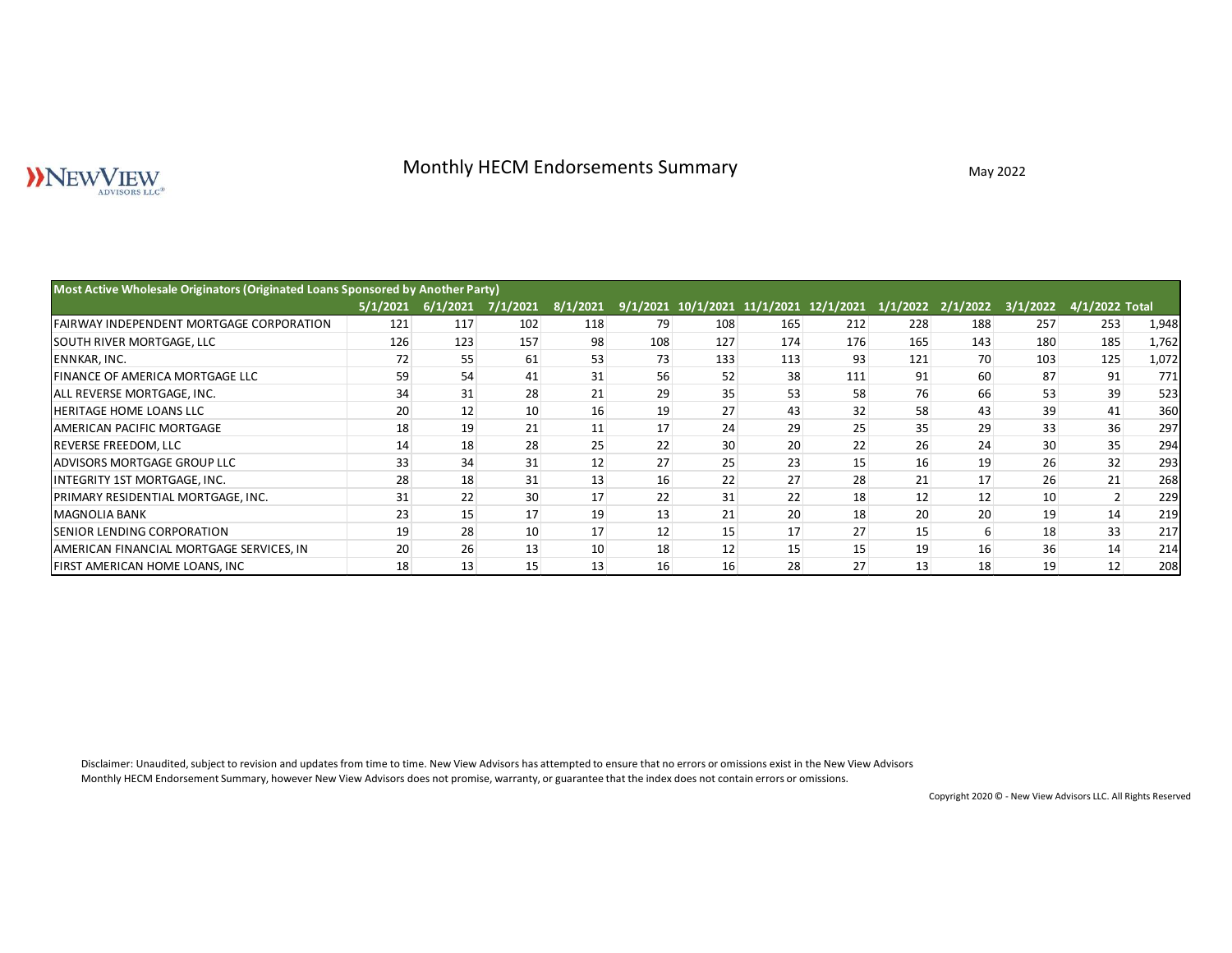# Monthly HECM Endorsements Summary May 2022

| <b>NEWVIEW</b><br>ADVISORS LLC®                                              |                                     |                 |                |                | Monthly HECM Endorsements Summary      |                |                |     |                 | May 2022                                  |     |     |       |
|------------------------------------------------------------------------------|-------------------------------------|-----------------|----------------|----------------|----------------------------------------|----------------|----------------|-----|-----------------|-------------------------------------------|-----|-----|-------|
| Most Active Wholesale Sponsors (Sponsored Loans Originated by Another Party) |                                     |                 |                |                |                                        |                |                |     |                 |                                           |     |     |       |
|                                                                              | 5/1/2021 6/1/2021 7/1/2021 8/1/2021 |                 |                |                | 9/1/2021 10/1/2021 11/1/2021 12/1/2021 |                |                |     |                 | 1/1/2022 2/1/2022 3/1/2022 4/1/2022 Total |     |     |       |
| FINANCE OF AMERICA REVERSE LLC                                               | 489                                 | 489             | 390            | 373            | 387                                    | 507            | 498            | 766 | 615             | 542                                       | 799 | 797 | 6,652 |
| LONGBRIDGE FINANCIAL LLC                                                     | 215                                 | 199             | 188            | 208            | 290                                    | 332            | 463            | 456 | 694             | 548                                       | 512 | 504 | 4,609 |
| REVERSE MORTGAGE FUNDING LLC                                                 | 235                                 | 235             | 330            | 223            | 200                                    | 235            | 240            | 180 | 233             | 259                                       | 286 | 292 | 2,948 |
| AMERICAN ADVISORS GROUP                                                      | 264                                 | 236             | 209            | 146            | 190                                    | 236            | 284            | 250 | 206             | 178                                       | 262 | 226 | 2,687 |
| PHH MORTGAGE CORPORATION                                                     | 173                                 | 156             | 175            | 66             | 149                                    | 336            | 246            | 210 | 257             | 196                                       | 299 | 329 | 2,592 |
| <b>OPEN MORTGAGE LLC</b>                                                     | 139                                 | 122             | 161            | 103            | 132                                    | 126            | 167            | 153 | 164             | 159                                       | 184 | 205 | 1,815 |
| MUTUAL OF OMAHA MORTGAGE, INC.                                               | 44                                  | 70              | 41             | 56             | 64                                     | 61             | 59             | 87  | 74              | 74                                        | 84  | 81  | 795   |
| MONEY HOUSE INC                                                              | 47                                  | 80              | 44             | 28             | 54                                     | 42             | 42             | 42  | 41              | 45                                        | 71  | 57  | 593   |
| HIGH TECH LENDING INC                                                        | 27                                  | 28              | 18             | 19             | 38                                     | 31             | 39             | 27  | 31              | 45                                        | 51  | 52  | 406   |
| MID AMERICA MORTGAGE INC.                                                    | 22                                  | 17              | 33             | 38             | 30 <sub>2</sub>                        | 18             | 32             | 46  | 46              | 34                                        | 44  | 43  | 403   |
| PLAZA HOME MORTGAGE, INC.                                                    | 12                                  | 15              | 13             | 20             | 15                                     | 26             | 25             | 29  | 21              | 24                                        | 50  | 44  | 294   |
| TRADITIONAL MORTGAGE ACCEPTANCE CORPORAT                                     | 15                                  | $\vert 1 \vert$ | 18             | 18             | 21                                     | 10             | $\overline{2}$ | 4   | 5 <sup>5</sup>  | 11                                        | 44  | 15  | 164   |
| MCM HOLDINGS INC                                                             | 27                                  | 20              | 25             | 17             | 11                                     | $\overline{2}$ | $6 \mid$       | 8   | 8 <sup>°</sup>  | 12                                        | 8   | 16  | 160   |
| CHERRY CREEK MORTGAGE, LLC                                                   | $10\,$                              | 5 <sup>5</sup>  | $\overline{4}$ | 19             | 12                                     | $\overline{3}$ | $\overline{2}$ | 8   | 18              | 10 <sup>1</sup>                           | 16  | 9   | 116   |
| MIDWEST LOAN SOLUTIONS INC                                                   | $\overline{3}$                      | 10              | 1              | $\overline{7}$ | 10 <sup>°</sup>                        | $\overline{7}$ | 9              | 8   | 10 <sup>°</sup> | 9                                         | 12  | 9   | 95    |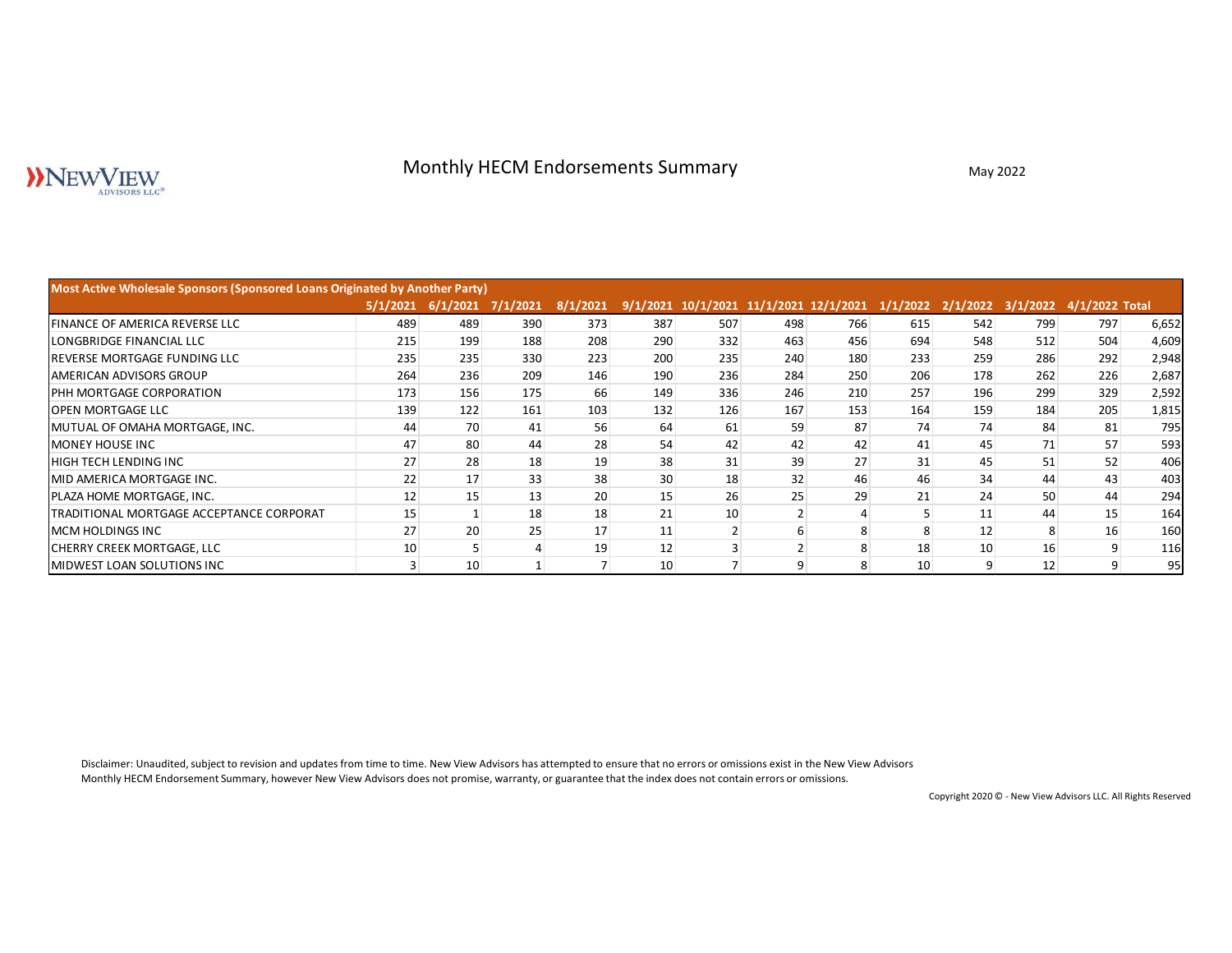# WEWVIEW

# Monthly HECM Endorsements Summary May 2022

|                     |                                       | Monthly HECM Endorsements Summary                                                                              |                          |                              |                     |
|---------------------|---------------------------------------|----------------------------------------------------------------------------------------------------------------|--------------------------|------------------------------|---------------------|
|                     |                                       |                                                                                                                |                          |                              |                     |
|                     |                                       | The lender ranking report ranks all HECM lenders by the origination volume during the most recently 12 months. |                          |                              |                     |
|                     |                                       | <b>Lender Ranking</b>                                                                                          |                          |                              |                     |
|                     |                                       | HECM Loans Originated in November 2018 - October 2019 and Securitized in November 2018 - November 2019         |                          |                              |                     |
| Rank                | Lender                                | <b>Original HECM Loan Balances</b>                                                                             |                          | Loans                        | <b>Market Share</b> |
| $1\vert$            | $\cdots$                              |                                                                                                                |                          |                              |                     |
| $\overline{2}$      |                                       |                                                                                                                |                          |                              |                     |
| 3<br>$\overline{4}$ |                                       |                                                                                                                |                          |                              |                     |
| 5                   | <br>                                  |                                                                                                                |                          |                              |                     |
|                     | 6                                     |                                                                                                                |                          |                              |                     |
| $\overline{7}$      |                                       |                                                                                                                |                          |                              |                     |
| 8 <sup>1</sup><br>9 | $\cdots$<br>                          |                                                                                                                |                          |                              |                     |
|                     | 10 Company23                          | \$                                                                                                             | 68,868,788               | 469                          | 1.72%               |
|                     | 11 Company534                         | \$                                                                                                             | 60,631,315               | 684                          | 1.51%               |
|                     | 12 Company655<br>13 Company77         | \$<br>\$                                                                                                       | 52,455,278<br>43,616,322 | 351<br>234                   | 1.31%<br>1.09%      |
|                     | 14 Company133                         | \$                                                                                                             | 42,065,746               | 285                          | 1.05%               |
|                     | 15 Company565                         | \$                                                                                                             | 39,445,217               | 250                          | 0.98%               |
|                     |                                       |                                                                                                                |                          |                              |                     |
|                     |                                       |                                                                                                                |                          |                              |                     |
|                     |                                       |                                                                                                                |                          |                              |                     |
|                     | 1518 Company667                       | \$                                                                                                             | 12,147                   | $\mathbf{1}$                 | 0.00%               |
|                     | 1519 Company15                        | \$                                                                                                             | 11,764                   | $\mathbf{1}$                 | 0.00%               |
|                     | 1520 Company554                       | \$                                                                                                             | 10,514                   | $\mathbf{1}$                 | 0.00%               |
|                     | 1521 Company676                       | \$<br>\$                                                                                                       | 9,843<br>8,831           | $\mathbf{1}$<br>$\mathbf{1}$ | 0.00%<br>0.00%      |
|                     | 1522 Company755<br><b>Grand Total</b> | \$                                                                                                             | 4,008,112,129            | 31,878                       | 100.00%             |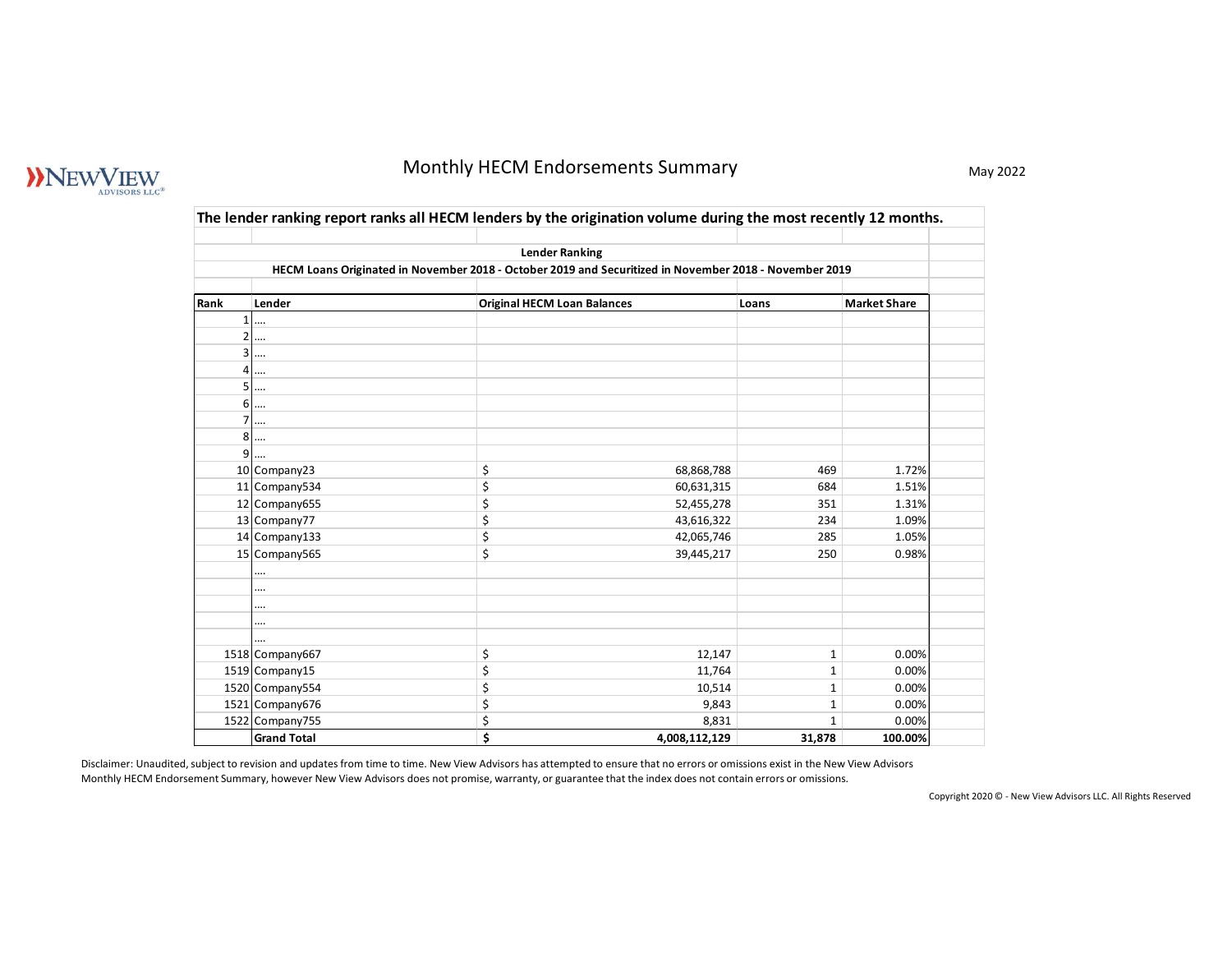# WNEW JEW

# Monthly HECM Endorsements Summary May 2022

|                        |                  |                                                       |                                  | Monthly HECM Endorsements Summary                                                                                                                                                |              |  | May 2022                                      |
|------------------------|------------------|-------------------------------------------------------|----------------------------------|----------------------------------------------------------------------------------------------------------------------------------------------------------------------------------|--------------|--|-----------------------------------------------|
|                        |                  |                                                       |                                  |                                                                                                                                                                                  |              |  |                                               |
|                        |                  |                                                       |                                  | The WBWFW report shows the aggregate volume of loan purchases of all buyers from each seller during the most recent 12 months.                                                   |              |  |                                               |
|                        |                  |                                                       |                                  |                                                                                                                                                                                  |              |  |                                               |
|                        |                  |                                                       |                                  | Who Buys What from Whom<br>HECM Loans Originated in November 2018 - October 2019 and Securitized in November 2018 - November 2019                                                |              |  |                                               |
|                        |                  |                                                       |                                  |                                                                                                                                                                                  |              |  |                                               |
|                        |                  |                                                       |                                  |                                                                                                                                                                                  |              |  |                                               |
|                        |                  |                                                       |                                  |                                                                                                                                                                                  |              |  |                                               |
| <b>Row Labels</b>      | Company77        |                                                       |                                  | Company243 Company400 Company790 Company977 Company1122 Company1151 Company887 Company1099 Company1103 Company665 Grand Total                                                    |              |  |                                               |
| Company1<br>Company2   |                  | \$2,867,982<br>518,016<br>S.                          |                                  |                                                                                                                                                                                  |              |  | \$<br>2,867,982<br>518,016<br>\$.             |
| Company3               |                  | 418,544<br>S.                                         |                                  |                                                                                                                                                                                  |              |  | \$<br>418,544                                 |
| Company4               |                  | 351,250<br>S.                                         | \$                               |                                                                                                                                                                                  |              |  | \$<br>351,250<br>\$                           |
| Company5<br>Company6   |                  | S.<br>478,413                                         | 926,572<br>55,842<br>\$          |                                                                                                                                                                                  |              |  | 926,572<br>\$<br>534,255                      |
| Company7               | S.<br>3,945,494  | 151,542<br>$\mathsf{S}$                               | \$<br>189,868                    | 9,770,583<br>\$                                                                                                                                                                  |              |  | \$<br>14,057,487                              |
| Company8<br>Company9   |                  |                                                       |                                  | 213,212<br>\$<br>79,728<br>\$                                                                                                                                                    |              |  | 213,212<br>\$<br>79,728<br>-\$                |
| Company10              |                  |                                                       |                                  |                                                                                                                                                                                  | 43,173<br>\$ |  | \$<br>43,173                                  |
| Company11              |                  |                                                       | \$ 462,663                       |                                                                                                                                                                                  |              |  | \$<br>462,663                                 |
| Company12<br>Company13 |                  | \$<br>93,450                                          |                                  | \$<br>70,175                                                                                                                                                                     |              |  | \$<br>70,175<br>\$<br>93,450                  |
| Company14              | S.<br>12,284,838 | $\vert$ \$ 1,960,980 \, \$ 10,137,198 \, \$ 2,445,719 |                                  | \$16,733,323                                                                                                                                                                     | 54,264       |  | \$<br>43,616,322                              |
| Company15              |                  | 351,315<br>S.                                         | 860,625<br>\$                    |                                                                                                                                                                                  |              |  | \$<br>1,211,940                               |
| Company16<br>Company17 |                  |                                                       | S.<br>106,080<br>∣\$.<br>244,464 |                                                                                                                                                                                  |              |  | \$<br>106,080<br>\$<br>244,464                |
| Company18              |                  |                                                       |                                  | 103,555<br>\$                                                                                                                                                                    |              |  | \$<br>103,555                                 |
| Company19              |                  |                                                       | $\frac{1}{2}$<br>24,039          |                                                                                                                                                                                  |              |  | \$<br>24,039                                  |
| Company20<br>Company21 |                  |                                                       |                                  | \$<br>205,140<br>\$<br>115,700                                                                                                                                                   |              |  | \$.<br>205,140<br>\$.<br>115,700              |
| Company22              |                  |                                                       | \$1,145,728                      |                                                                                                                                                                                  |              |  | $\frac{1}{2}$<br>1,145,728                    |
| Company23<br>Company24 |                  | \$52,455,278                                          |                                  | \$<br>310,261                                                                                                                                                                    |              |  | $\frac{1}{2}$<br>52,455,278<br>l\$<br>310,261 |
| Company25              |                  |                                                       |                                  | 1,103,631<br>\$                                                                                                                                                                  |              |  | 1,103,631<br>\$                               |
| Company26              |                  | \$ 466,837                                            |                                  |                                                                                                                                                                                  |              |  | \$<br>466,837                                 |
| Company27<br>Company28 |                  | 334,878<br>S.                                         |                                  | 172,974<br>\$                                                                                                                                                                    |              |  | 172,974<br>\$<br>$\frac{1}{2}$<br>334,878     |
| Company29              |                  | \$372,878                                             |                                  |                                                                                                                                                                                  |              |  | $\sim$<br>372,878                             |
|                        |                  |                                                       |                                  |                                                                                                                                                                                  |              |  |                                               |
| $\cdots$<br>$\cdots$   |                  |                                                       |                                  |                                                                                                                                                                                  |              |  |                                               |
| $\cdots$               |                  |                                                       |                                  |                                                                                                                                                                                  |              |  |                                               |
|                        |                  |                                                       |                                  |                                                                                                                                                                                  |              |  |                                               |
|                        |                  |                                                       |                                  |                                                                                                                                                                                  |              |  |                                               |
| $\cdots$               |                  |                                                       |                                  |                                                                                                                                                                                  |              |  |                                               |
| $\cdots$               |                  |                                                       |                                  |                                                                                                                                                                                  |              |  |                                               |
|                        |                  |                                                       |                                  | $$1,224,917,188$ $$50,355,446$ $$720,580,156$ $$495,494,941$ $$609,947,878$ $$41,090,328$ $$692,702,081$ $$52,143,414$ $$2,987,863$ $$1,668,618$ $$106,224,215$ $$4,008,112,129$ |              |  |                                               |